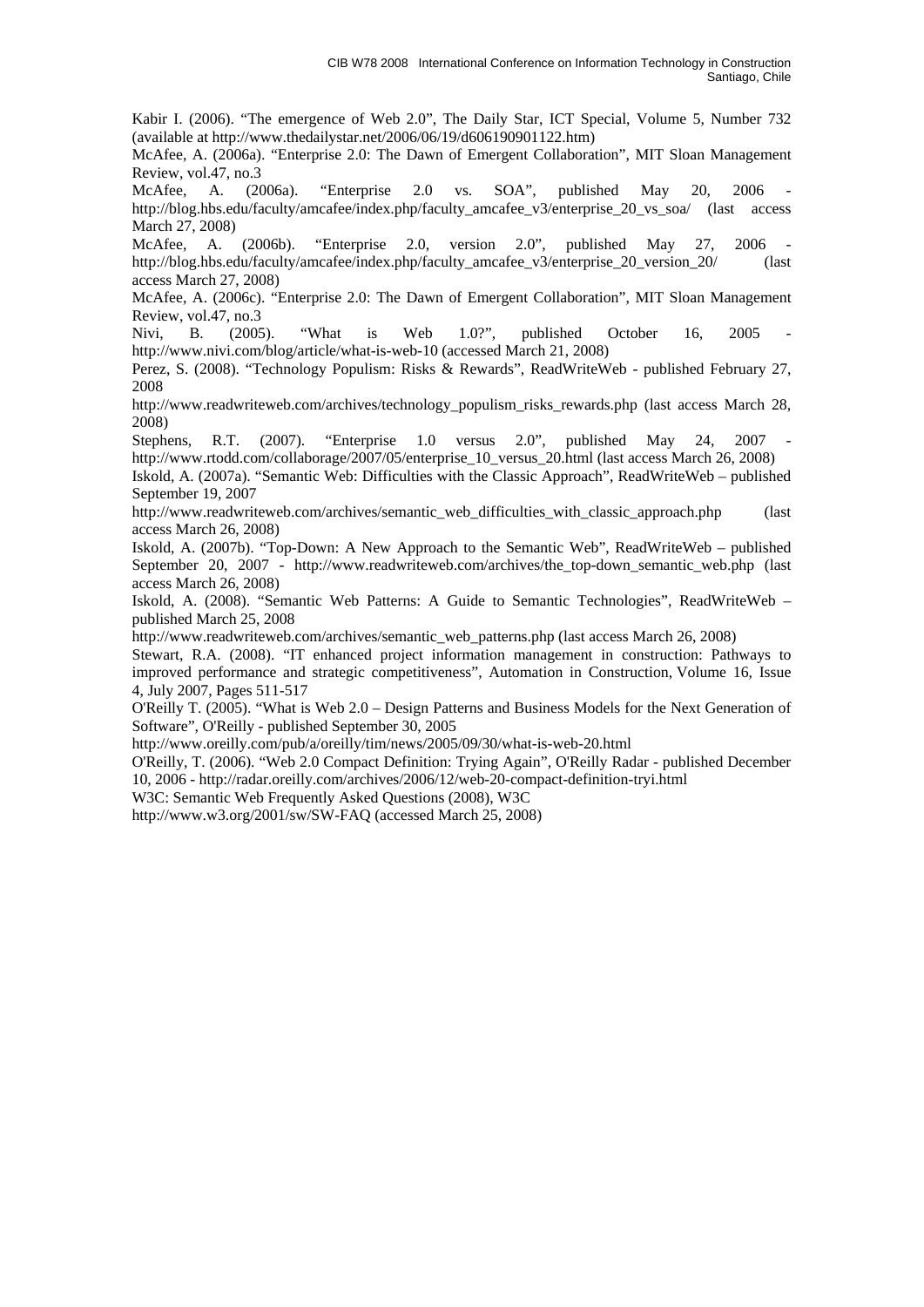## **ELECTRONIC TENDERING: DELIVERING BUSINESS EFFICIENCIES FOR THE IRISH CONSTRUCTION INDUSTRY**

R.P. West

Department of Civil, Structural and Environmental Engineering, Trinity College, Dublin 2, Ireland

AV.V. Hore

School of Real Estate and Construction Economics, Dublin Institute of Technology, Bolton Street, Dublin 1, Ireland

> L O'Connell PJ Hegarty & Co., Dublin, Ireland

#### **ABSTRACT**

The tendering process predominantly adopted in the Irish construction industry is highly paperdependent. However, the increase in the availability of Information Communications Technology (ICT) has meant that construction consultants can disseminate information more cost effectively in an electronic format. The aim of this paper is to present the results of an industry-led network project undertaken by the Construction Information Technology Alliance (CITA) in Ireland. This project aimed to demonstrate how greater effectiveness and efficiency can be brought to bear on the tendering process by the application of ICT already used widely in other industries. The paper outlines the inefficiencies of the current tendering procedures, the results of an observation study, industry survey and progress on a simulation project. The project will specifically focus on the exchange of data between network members by quantifying the inefficiencies in current processes and by demonstrating the potential benefits to be won through a live eTendering project.

#### **KEYWORDS**

Construction, electronic tendering, information exchange

#### **1. INTRODUCTION**

The extent of use of ICT in the Irish construction industry is relatively unsophisticated, being mainly dependent on the traditional telephone, facsimile machines and networked personal computers (Thomas, 1999). At the simplest level, the electronic transmission of business documents offers savings in time, paper and postage (Hore and West, 2005a; Hore and West, 2005b). By going a step further, businesses can make strides in communicating with their partners, at relatively low cost, through direct links between their computers (Hore, 2007).

The Canadian Construction Association (2005) found that tendering costs can account for up to 5.9% of the total value of a project cost to a client on a typical construction project (CCDC, 2005). These costs emerged from an examination of the many hundreds of tender documents produced by consultants. These included standard documents such as tender drawings, project specifications and Bills of Quantities (BOQ). Each of these documents are reproduced in multiple copies and dispatched to tenderers on a regular basis, which results in an expense that is passed on to the client.

ICT tools are used today to support Architecture, Engineering, Construction and Facilities Management (AEC/FM) business processes. The information entering into these ICT tools, however, is almost invariably passed from one ICT system to another by producing paper-based electronic documents, which in turn are re-entered into various other ICT systems along the AEC/FM life cycle (Froese, 2003).

These inefficiencies cannot, of course, be attributed to one specific process or party within the industry, which has also been acknowledged by the Irish government (DETE, 2006). It has been extensively reported by many authorities that collaborative exchange of data between construction project participants is not efficient but that sensible use of ICT enhances productivity (Thomas, 1999 and Gunnigan et al., 2004).

This paper outlines the inefficiencies of the current tendering procedures, the results of an observation study, an industry survey and the research work carried out by an industry group. The project will specifically focus on the exchange of data between network members involved in the tendering process by quantifying the inefficiencies in current processes and by demonstrating the benefits to be won through a live eTendering project.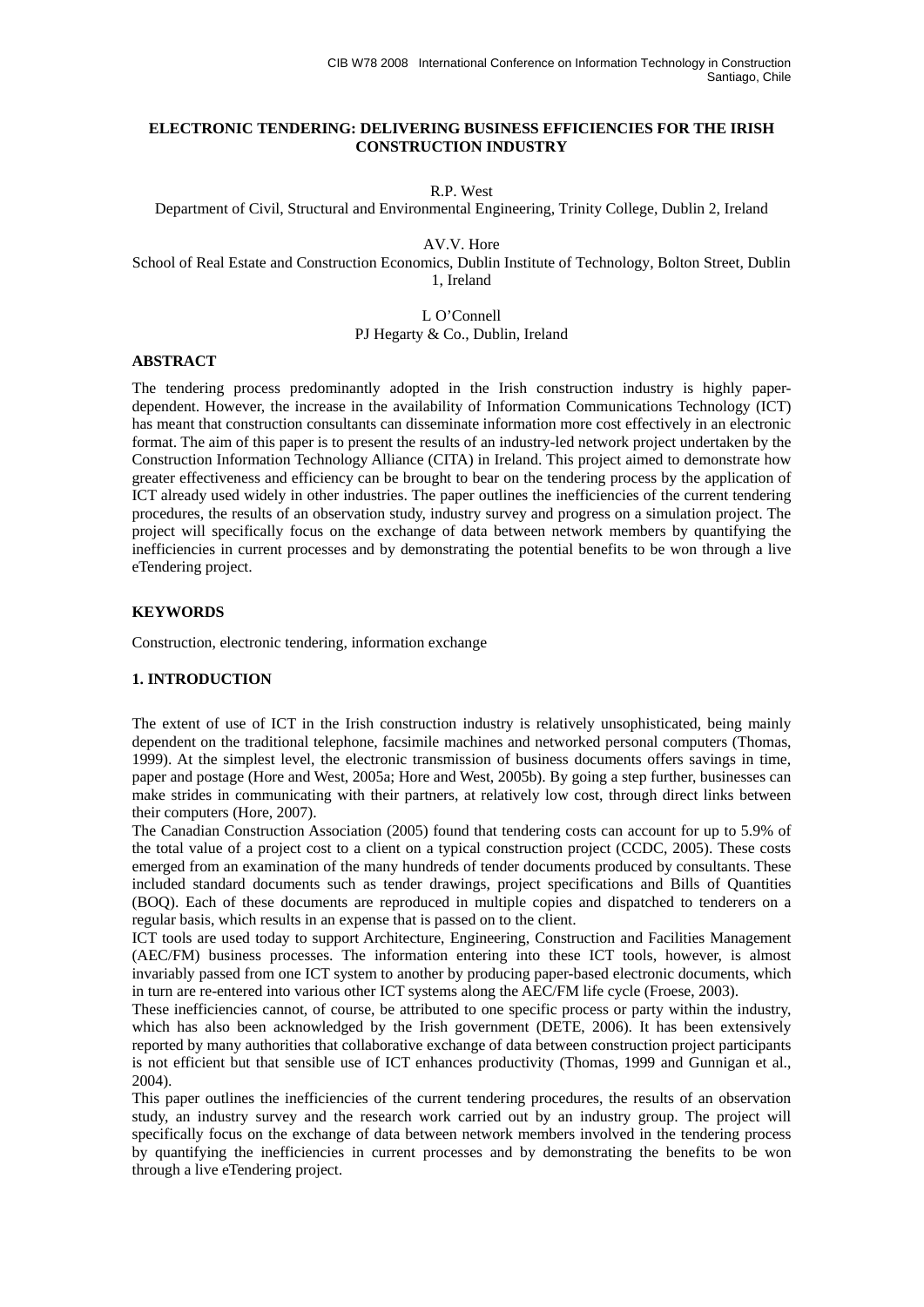## **2. INDUSTRY SURVEY**

The Irish-based Construction IT Alliance (CITA) is a limited company comprising over 140 members drawn from the consulting, contracting, suppliers and software vendors sectors. The consulting members include architectural, structural and quantity surveying practices, while the suppliers include a wide variety of firms providing products to the construction industry.

In 2006, CITA carried out a survey examining the perceptions of eTendering in the Irish construction industry (Kenny, 2006). The survey was carried out online and an email, containing a web link to the survey, was sent to 42 CITA members actively involved in the Irish tendering process, requesting them to partake in the survey. This email also included factual background information on the survey. Following further contact, fifteen individuals responded to the request to complete the survey, thereby giving a response rate of 36%.

The survey focused on the industry's level of awareness of eTendering, its knowledge of the potential opportunities it presents to the Irish construction industry, the current levels of adoption of electronic tendering processes and the perceived barriers to its adoption. Some of the more significant results of the survey included:

- Over 70% of individuals had already received tender information in electronic format as part of their daily work.
- 27% had returned the information to the source electronically.
- 93% of respondents would consider using the eTendering solutions in the near future.

The survey found that companies believed that electronic tendering would save manpower in the processing of information, lead to a reduction in errors and would produce better records of the process. Conversely, this was tempered by significant concerns about the use of electronic processes, including their security, legality, the commitment by other firms and the technological capabilities within the Irish construction industry. Respondents perceived that the Irish government was not doing

enough to encourage implementation and use of technology in practice.

Bandwidth was not an issue for those surveyed. Undoubtedly the acknowledged shortfalls in bandwidth availability in Ireland may well become a barrier to eTendering when it is more universally accepted for public and private contracts.

# **3. CITAX PROJECT**

In 2005, CITA obtained funding for the CITAX project under an Industry Led Network Scheme (West and Hore, 2007 and EC, 2007). The overall aim of the project was to facilitate more efficient business transactions between companies in the Irish construction sector by the deployment of readily available ICT tools, in particular construction business processes tools and to radically improve the productivity of these business processes. The longer term objective of the network is to develop a platform for the design and development of open standards that would be promoted and implemented within the construction supply chain. The CITAX project focused on five module areas:

- Module 1 Production and exchange of CAD drawings.
- Module 2 Production and exchange of trading documentation, such as purchase orders, proof of delivery and invoices.
- Module 3 The pricing of tender documentation electronically and the recommending of a preferred tender for selection.
- Module 4 The storage, retrieval and general dissemination of project information on construction projects.
- Module 5 The use of CAD software in the production of bills of quantities.

The Module 3 team (concerned with eTendering) sought to verify that significant measurable economic benefits can be achieved by collaborating network members through the adoption of a solely electronic tendering process on a live construction project. The project deliverables included:

- Mapping the existing process (see flow chart in Figure 1).
- Re-designing the tender process by removing, where possible, all the identified inefficiencies (see Figure 2).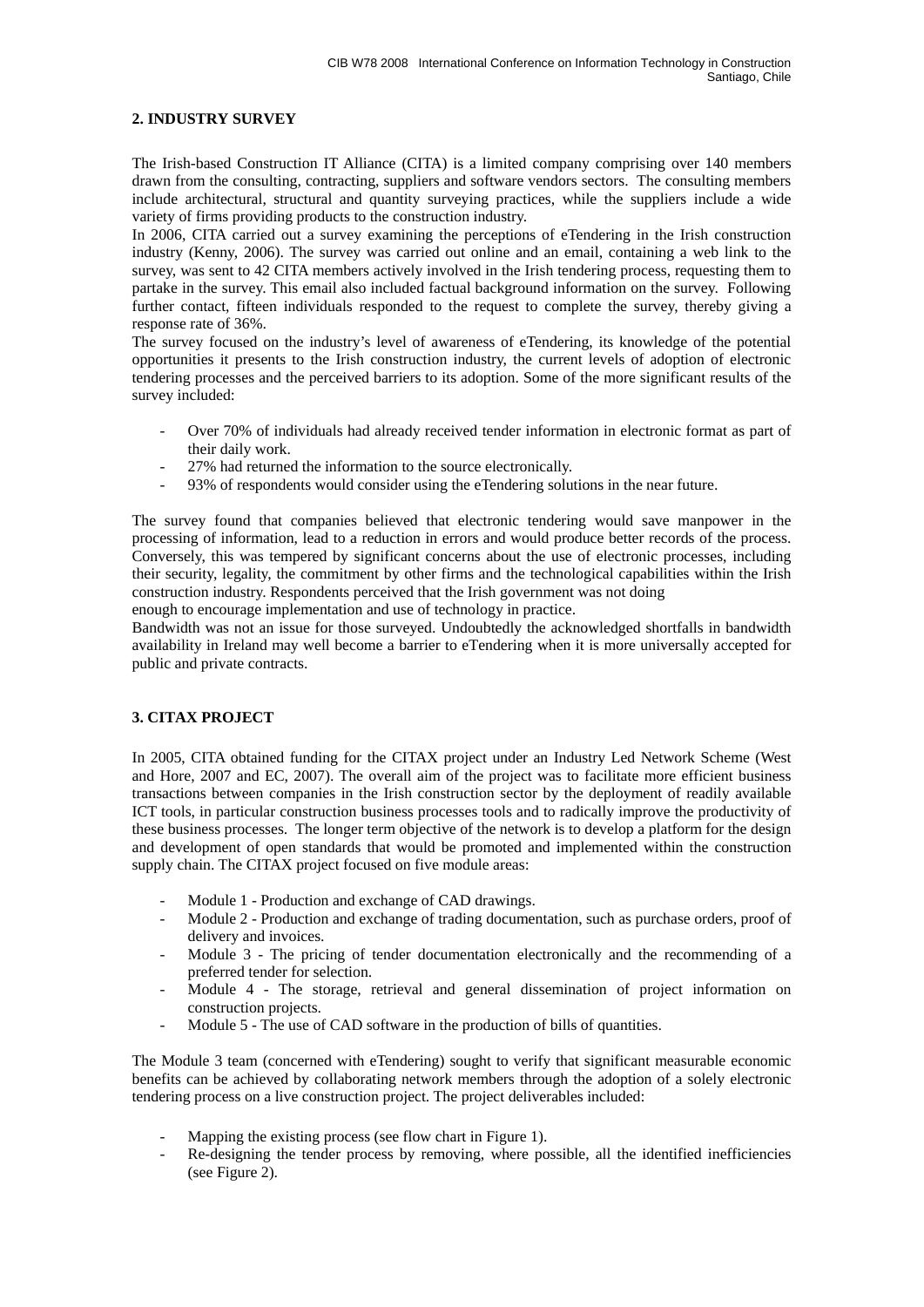- Quantifying the potential savings to the various parties in adopting the revised process.
- Simulating the revised process to measure and verify the anticipated efficiencies benefits.

The process shown in Figure 1 starts from the point where the Private Practice Quantity Surveyor (PQS) finalises the BOQ and creates multiple copies of same for distribution to tenderers on a selected tender list. Additional tender documentation is also collated, such as design drawings and schedules which are dispatched with the BOQ. Upon receipt of the tender documents, the contractor will need to examine such and prepare any queries to raise with the design team. On clarification of any of the queries from the design team or PQS, the contractor will prepare trade packages (which are currently heavily paper-based) and dispatch such to sub-contractors for pricing. The sub-contractor will, in turn, prepare their bids and submit same to the contractor. The contractor then collates all price data, often by hand, including any bids from sub-contractors and includes indicative prices into their BOQ and adjudicates their tender sum internally. Following the submission of the documents from the contractor to the PQS, the PQS, normally in the presence of the architect and a client representative, follow the code of practice for opening and checking tenders.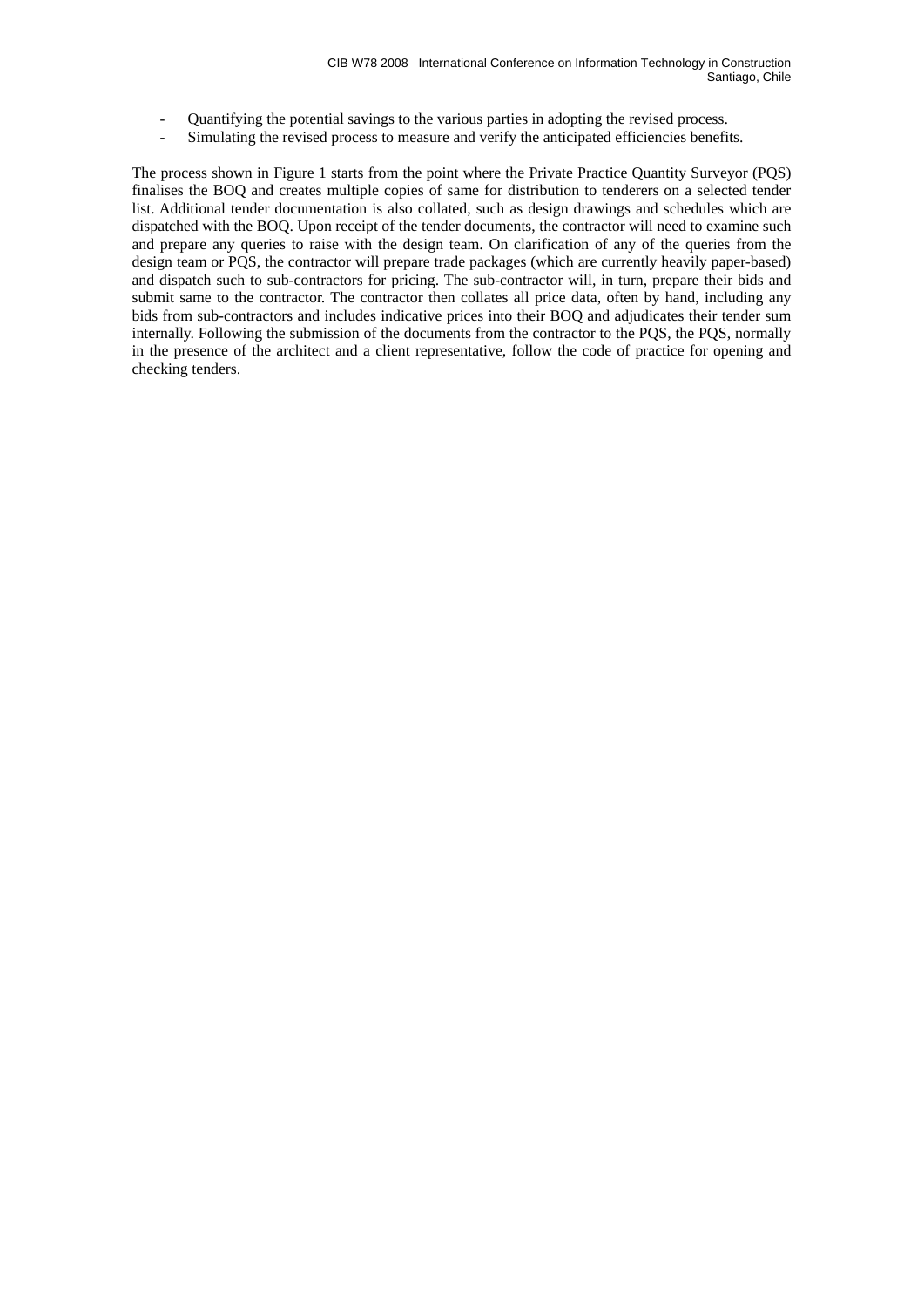

Figure 1: Existing tendering process (O'Connell et al, 2007)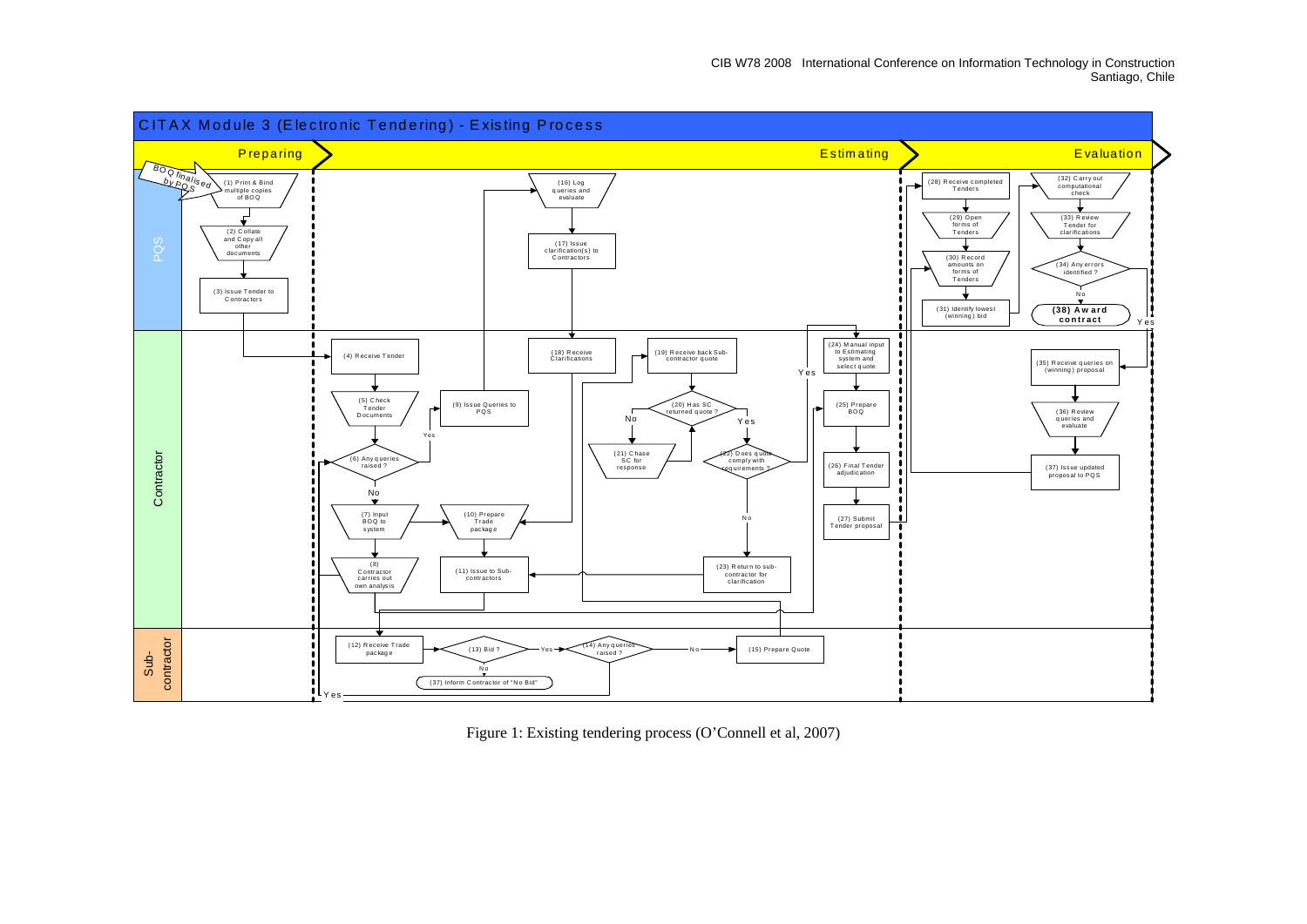

Figure 2: Revised tendering process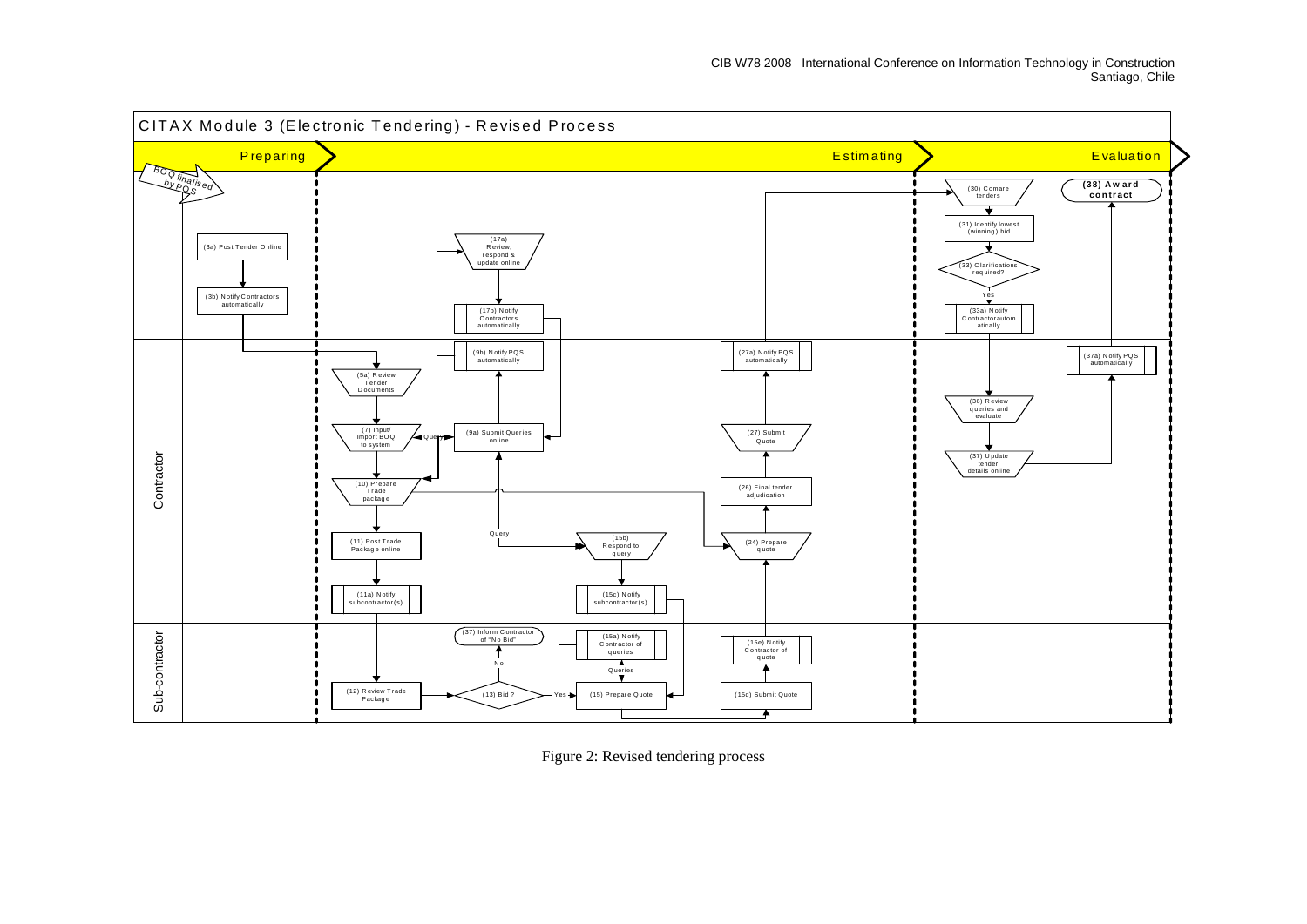Using these procedural guidelines, a contractor is selected and the process of awarding the contract commences.

Of the 37 steps identified in Figure 1, 19 were subsequently removed in the revised process map. The subsequent efficiencies introduced by the module team are summarised in Table 1.

| <b>Preparation</b>                | <b>Estimation</b>                 | <b>Evaluation</b>                |  |
|-----------------------------------|-----------------------------------|----------------------------------|--|
| Paper eliminated as documents     | If the tender data can be         | No necessity to record tender    |  |
| no longer have to be printed.     | provided in an electronic format  | sums on forms of tenders.        |  |
|                                   | it avoids the need to re-key in   |                                  |  |
|                                   | data.                             |                                  |  |
| The labour effort involved in     | Savings in terms of paper and     | No necessity to carry out        |  |
| preparing the paper copies of     | the time required to prepare      | computational checks.            |  |
| tender documents is eliminated.   | packs for subcontractors.         |                                  |  |
| The distribution costs associated | The tender system should          | Receive and review tender        |  |
| with delivering the tenders to    | provide validation to ensure that | queries in an online.            |  |
| bidders is eliminated.            | all information is supplied. This | environment.                     |  |
|                                   | ensures the completeness of       |                                  |  |
|                                   | tenders and minimises the         |                                  |  |
|                                   | number of queries that have to    |                                  |  |
|                                   | be raised.                        |                                  |  |
| Errors in version numbers,        | The validation of tenders should  | Tenders easily updated with      |  |
| missing paperwork etc. are        | also provide basic checks on      | notification to clients and cost |  |
| reduced because a single version  | calculations to minimise the risk | consultant.                      |  |
| of the tender is posted online to | of errors.                        |                                  |  |
| which all bidders have access.    |                                   |                                  |  |

Table 1 Efficiencies introduced into tendering process

When comparing figures 1 and 2, a number of sub-processes have been removed in the revised map which do not simply relate to the change from postal to electronic file distribution. Examples of these include raising queries; importing BOQ information into the contractors' back office systems; and final tender adjudication. With this in mind the module team costed all the stages of the tender process. While it is recognised that this practice can be highly subjective, the module team had a number of members with a significant level of experience in the current tendering process. Additionally, the team laid down some criteria to help focus what costs should and could be applicable.

These included but were not limited to:

- 350 page tender document including all Bill, Specification, Preliminaries etc.
- small allowance for queries and adjustments to the BOQ.
- Sub-contractor's allowance set at one day per tender, as there was no member of the module from a sub-contract background. Some contractors may take longer as they are involved in more detailed work while others may only price one standard small item, thus resulting in a small amount of time required in pricing.

The module team then identified software packages capable of reducing / eliminating the inefficient processes in tendering. Many of the vendors of these software were predominantly UK-based and were not in a position to consult with the module participants. However, one Irish-based estimating software developer was consistently interested in partaking and advising the module team. This vendor concurred that the communications process could be significantly boosted simply through the use of File Transfer Protocol (FTP) sites. This was not a method considered in the RICS Practice Notes (2006). Providing a company has a website, it should have the ability to use this technology.

The process map was then consulted to identify how much the process would change. After a short review period, all parties agreed that the process map itself would not change. However, what would change would be the communication of the information within each step over the entire process. This then led the group to estimate a revised cost for the tendering process (see Table 2), leading to a modest saving of about 10% in tendering costs.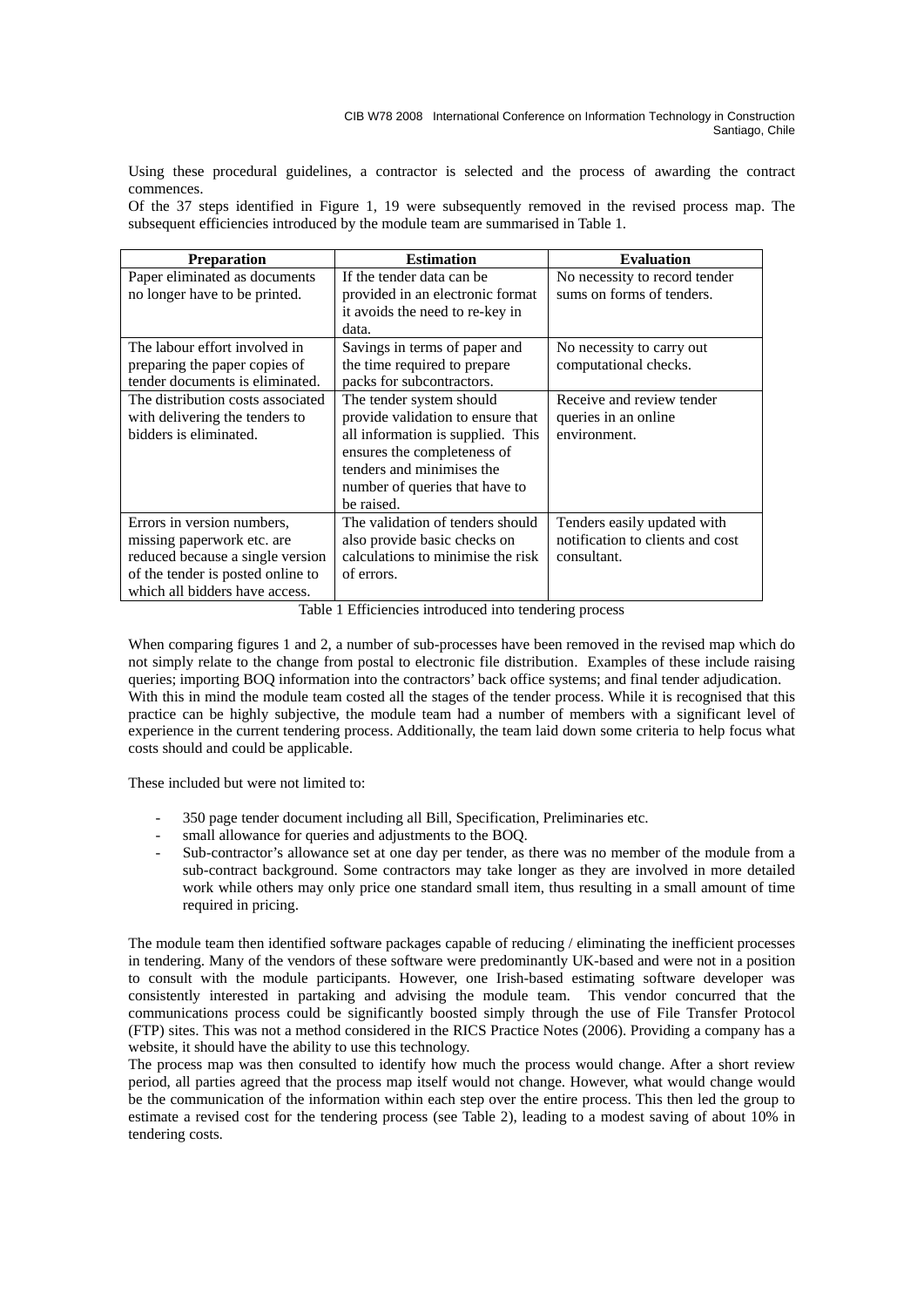CIB W78 2008 International Conference on Information Technology in Construction Santiago, Chile

| <b>Costs of Tendering Process</b> |                              |                |                      |                    |               |  |  |
|-----------------------------------|------------------------------|----------------|----------------------|--------------------|---------------|--|--|
| Process ID                        | Process Name                 | Responsibility | Estimated            | Estimated          | Saving        |  |  |
|                                   |                              |                | <b>Existing Cost</b> | <b>Future Cost</b> |               |  |  |
| $1-3$                             | All<br>Documents             | PQS            | €804                 | €158               | €646          |  |  |
|                                   | to contractors               |                |                      |                    |               |  |  |
| $4 - 11$                          | of<br>Preparation            | Contractor     | €3,131               | $\epsilon$ 2,431   | €700          |  |  |
|                                   | tender $(1)$                 |                |                      |                    |               |  |  |
| $12 - 15$                         | Sub tender                   | Sub-Contractor | $\epsilon$ 225       | €200               | $\epsilon$ 25 |  |  |
| $16 - 17$                         | <b>Oueries</b>               | <b>PQS</b>     | €1,091               | €1,060             | $\epsilon$ 31 |  |  |
| $18 - 27$                         | Preparation<br>of            | Contractor     | €4,944               | €4,681             | €263          |  |  |
|                                   | tender $(2)$                 |                |                      |                    |               |  |  |
| $28 - 34$                         | Receive<br>and               | <b>POS</b>     | €4,837.50            | €4,778             | €60           |  |  |
|                                   | assess                       |                |                      |                    |               |  |  |
| $35 - 37$                         | Clarifications:              | Contractor     | €1,500               | €1,500             | €0            |  |  |
|                                   | tender<br>post               |                |                      |                    |               |  |  |
|                                   | works                        |                |                      |                    |               |  |  |
| Total                             |                              |                | €16,533              | €14,808            | €1,725        |  |  |
|                                   | Predicted % saving $(A-B)/A$ |                | A                    | B                  | 10.4%         |  |  |

Table 2 – Costings associated with the tendering process

*Note: - Each of the figures presented above has a detailed breakdown of the resources expended in carrying out the various activities in the tendering process.* 

The use of eTendering solutions may result in the reallocation of costs among the process stakeholders. It will inevitably reduce the printing cost of the owner and transfer these costs to the bidders. However, the bidders can pass on a proportion of these costs to specialist sub-contractors, whose prices will be ultimately integrated into the final bid.

Whilst the use of FTP servers, hosting, security and administration costs will add to the overall cost of tendering, all of the simulation participants already have their own FTP sites in place and so issues of an FTP manager and additional hardware did not arise.

To validate the revised process and the assumptions made, the project team has undertaken to partake in a simulation project. As the purpose of the test is to validate that documentation can be distributed more efficiently electronically than by paper, the team decided not to use any specialised eTendering software, but to create a basic test using available technology. A Quantity Surveying practice and two main contractors agreed to participate. It was agreed that the tender documentation would be placed on a shared FTP (File Transfer Protocol) site by the QS firm to which both of the contractors would have access. Each of the contractors was able to download the documentation from that site along with any subsequent updates to the information. The QS firm used email to notify the contractors whenever new information is added to the FTP site. Each main contractor was allocated its own directory on the FTP site for submitting tenders. The QS firm checks each of the FTP directories for the tenders submitted by the main contractors, at the appropriate time.

To minimise overheads on the simulation and to make it more manageable, each of the main contractors agreed to simulate the role of subcontractor to the other main contractor. Therefore, the FTP process implemented by the QS firm for distributing the tender will be replicated by each of the main contractors to simulate their interaction with their subcontractors.

It should be noted that the simulation has not addressed some issues, such as:

- Validating the calculations in each of the tenders submitted.
- Ensuring that all communications between the parties are recorded.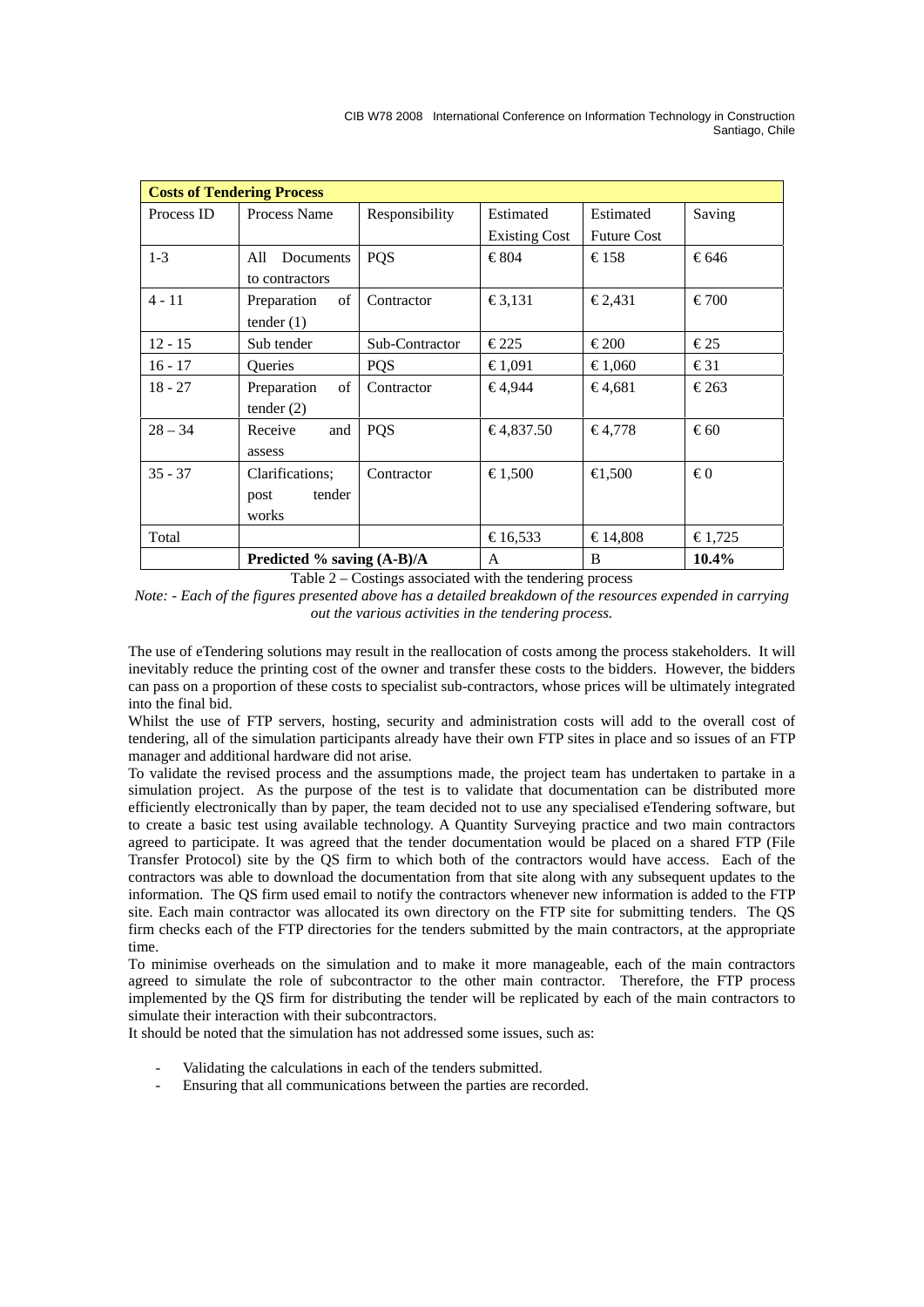These items will only be addressed through the use of a software package specifically designed for eTendering. The results are expected to show that the estimated savings can be achieved, however, there may be some unforeseen difficulties, which may reduce the saving percentage that has been predicted. The final report on the simulation is due to be completed in the summer of 2008.

### **5. CONCLUSIONS**

The Authors investigated the traditional construction tendering process, as it operates today in Ireland, including the identification of the inefficiencies involved. This was completed, firstly by means of a survey, which was then followed up by completing an observation study. It was surmised that there was significant scope for ICT improvements to the existing processes. Furthermore, it has been established that the Irish construction industry understands that they need to adopt eTendering processes, but this is tempered by significant concerns about these processes, including security, legality, commitment by other firms and the technological capabilities within the Irish construction supply chain.

CITA has acknowledged that there is a general awareness in the Irish construction industry of the business benefit of deploying readily available ICTs in improving tendering processes in construction (Kenny, 2006; O'Connell et al, 2007; Hore et al, 2007).

The construction industry approaches any change in business processes, whether it involves technology or not, with some trepidation (Rankin et al., 2006). The CITAX project has attempted to outline a set of ICT standards for a range of construction processes including tendering, to reduce the level of barriers within the industry. This could help to initiate the investment needed to achieve the wider uptake in ICT usage and, therefore, to realize the savings that have been predicted in a wide range of published articles. In an ideal system, each piece of data would be entered only once and would be available to any ICT system in the tendering supply chain that needs it (West and Hore, 2007). The simulation has worked towards achieving this end but the team went further and reviewed an example of an eTendering software package. This type of package is likely to be used in the future to provide additional levels of functionality and control such as computation analysis of analysis received that were not available in the simple FTP solution.

One of the weaknesses of the FTP solution is the necessity for the QS firm to check the tender figures submitted by the lowest bidder. Notwithstanding use of the FTP solution, the owner who uses it will have a liability if errors in the contractors' bids results from errors in discrete elemental data entry. This will be dealt with in exactly the same way that errors are handled in the existing paper-based tendering system. However with a software package (database solution), these figures could be checked automatically thus reducing the potential for errors and the client's liability.

This paper has set out the methodology within the CITAX project in which the Irish construction industry can move towards the full adoption of eTendering. Its success will inevitably be judged by the extent of its adoption, a problem exacerbated by the diverse nature of the industry's players.

### **ACKNOWLEDGEMENTS**

The authors would like to extend their thanks to the CITAX eTendering module team lead by Steven Cooke of Brice Shaw Partnership and Finbarr McCarthy of Sentrio Technologies for their input into this paper. The Authors would also wish to thank Enterprise Ireland for their financial assistance of the CITAX project.

#### **REFERENCES**

Canadian Construction Documents Committee (CCDC), (2005), Guideline 23, A guide for calling bids and awarding contracts, Canadian Construction Association.

Department of Enterprise, Trade and Employment (DETE), 2006, Implementing the National eBusiness Strategy of the Department of Enterprise, Trade and Employment, Irish Government Publications, Dublin. European Commission, (2007), Sectoral e-Business Policies in Support of SMEs, Innovative Approaches, Good Practices and Lessons to be Learned, eBSN Report.